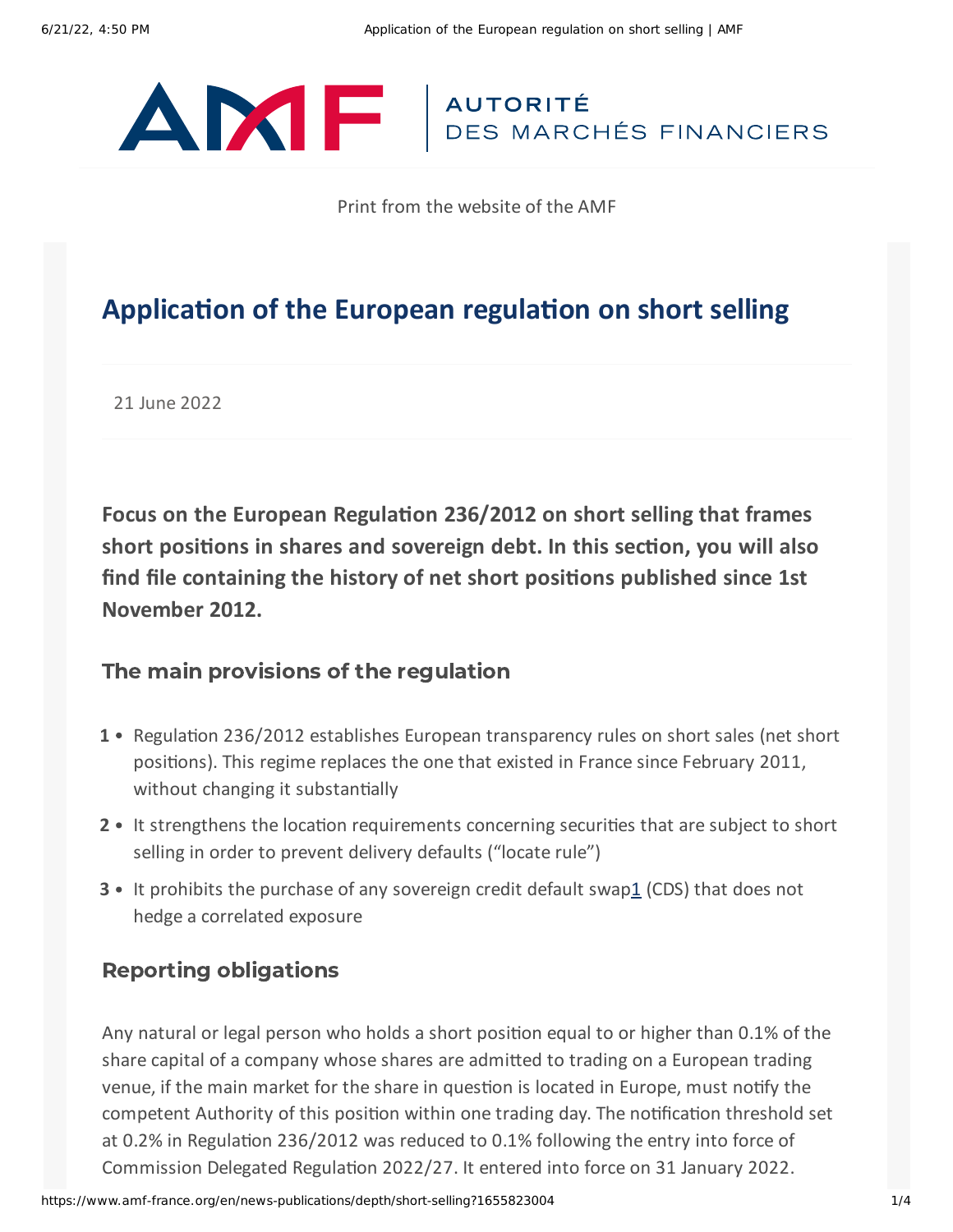When the net short position is equal to or higher than 0.5% of the share capital, the competent authority publishes this information.

The same obligation of reporting to and publication by the competent authority applies when one of the successive supplementary thresholds set by 0.1% steps is crossed, either upwards or downwards.

If an entity holding a published net short position crosses downwards the 0,5% threshold, a notification must be sent under the same conditions. The competent authority publishes this downwards crossing notification and, the next day, removes this publication and all the previous related net short position publications.

Dowload the disclosures of net short positions equal to or higher than 0.5% of the share capital of companies covered by European Regulation 236/2012, in the Decisions and Financial [Information](https://bdif.amf-france.org/en_US/Recherche-avancee?formId=BDIF&DOC_TYPE=BDIF&LANGUAGE=en&subFormId=dpcn&DATE_PUBLICATION=&DATE_OBSOLESCENCE=&isSearch=true) Database (BDIF) URL = [https://bdif.amffrance.org/en\_US/Recherche-avancee? formId=BDIF&DOC\_TYPE=BDIF&LANGUAGE=en&subFormId=dpcn&DATE\_PUBLICATION=&DA TE\_OBSOLESCENCE=&isSearch=true] which is accessible via the advanced search function in the website

On its website, ESMA provides a tool to find the competent authority for each company.

### Exemptions

Transactions entered into within the framework of market-making activities or as an authorised primary dealer do not fall within the scope of the European Regulation, provided that the person in question has notified the AMF beforehand. The AMF may prohibit the use of this exemption if it considers that the conditions for its use are not satisfied.

Ask for an [exemption](https://www.amf-france.org/fr/espace-professionnels/psi/mes-relations-avec-lamf/effectuer-mes-reporting-notifications-et) URL = [https://www.amf-france.org/fr/espace-professionnels/psi/mesrelations-avec-lamf/effectuer-mes-reporting-notifications-et]

#### Short selling on sovereign debt

The net short position transparency system also concerns sovereign debt issued by European Union Member States. The reporting thresholds are provided by the Delegated Regulation of the European Commission. The information collected by the competent authorities is not disclosed.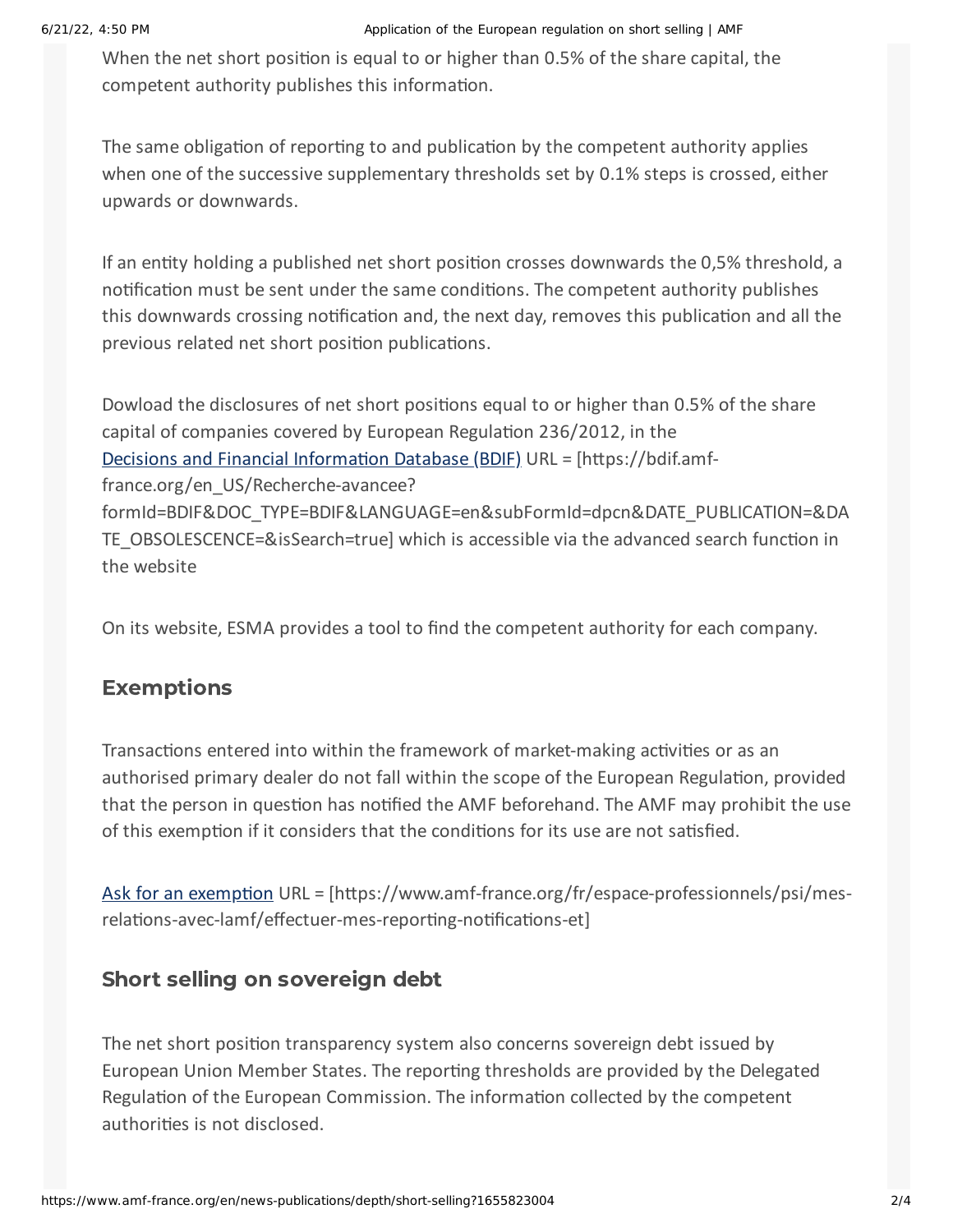#### Consolidation of short sale disclosures

The European Regulation on short selling (EU Regulation No. 236/12 on short selling and certain aspects of credit default swaps, known as SSR Regulation) sets out the conditions under which net short positions on equity are notified to the competent authorities and made public. In this context, the Autorité des marchés financiers makes available to the public, in a daily basis, an historical data file on net short positions published on each issuer under its jurisdiction. This file includes all historical data since 1 November 2012, date of application of EU Regulation No. 236/12.

\*The end of month NSP file will be maintained until July 10th. After that date, only the daily NSP file will be maintained.

ACCESS TO DATA



#### Read more

European [Commission](https://ec.europa.eu/info/law/short-selling-regulation-eu-no-236-2012) delegated act and regulatory technical standards on short  $\vee$  selling

ESMA search database ("MiFID [database"\)](https://registers.esma.europa.eu/publication/searchRegister?core=esma_registers_mifid_sha) for shares admitted to trading on European markets

 $\Sigma$  ESMA FAQ on the net short [position](https://www.amf-france.org/sites/default/files/2020-02/2013-159.pdf) system

<span id="page-2-0"></span>[\[1\]](#page-0-0) Credit Default Swaps (CDS) are financial products used to provide cover against risks of default by an issuer.